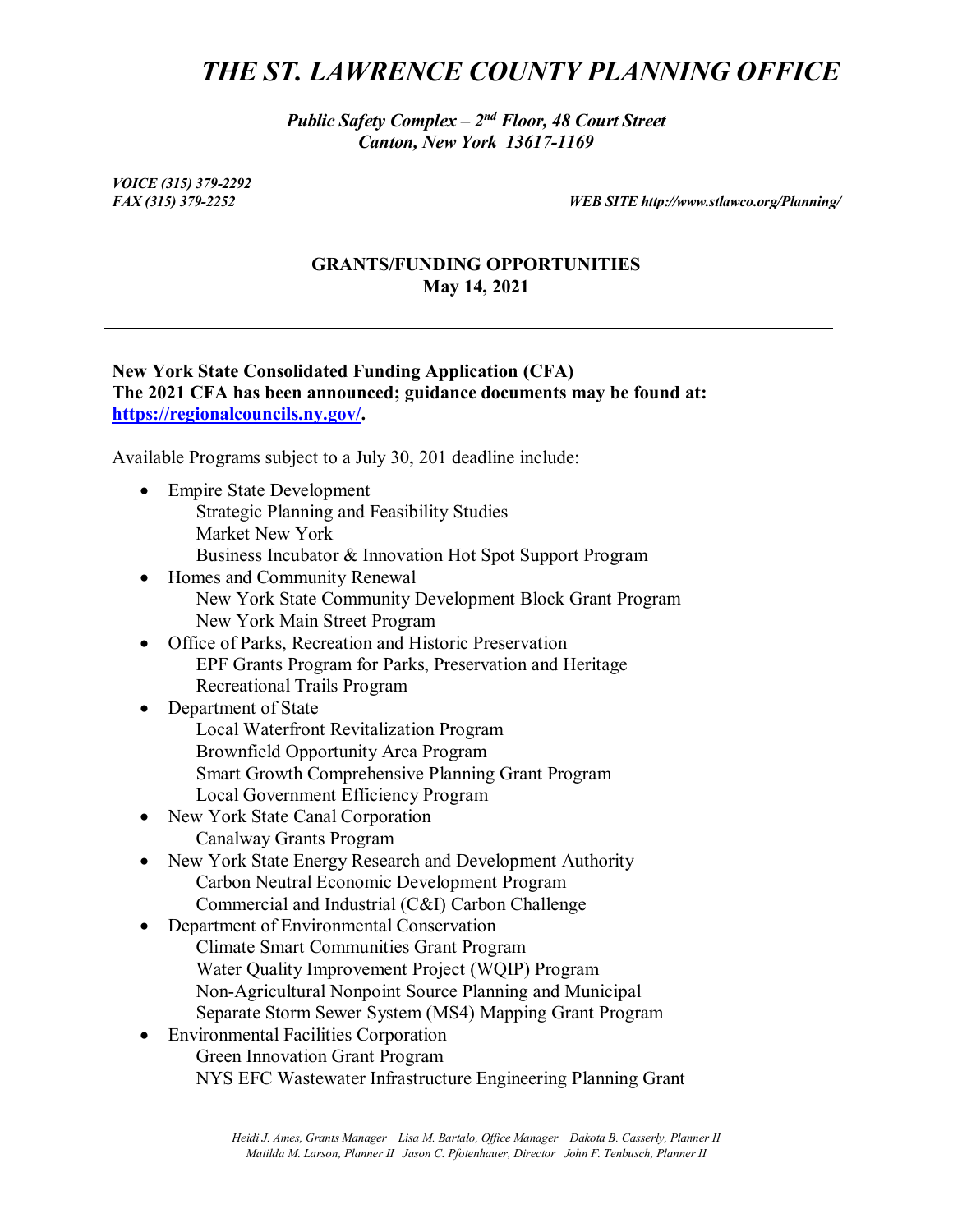Open enrollment programs NOT subject to the July CFA deadline include:

- Empire State Development: Up to \$225 million ESD Grant Funds
	- Excelsior Jobs Program
- New York State Energy Research and Development Authority: Up to \$3 million Energy Efficiency Programs
- New York State Power Authority: Up to 22 Megawatts ReCharge NY Program
- Federal Industrial Development Bond Cap: Up to \$300 million Industrial Development Bond Cap (IDBC)

#### **USDA**

#### **Distance Learning and Telemedicine Grants**

**https://www.rd.usda.gov/programs-services/distance-learning-telemedicine-grants**

DLT Program provides financial assistance to enable and improve distance learning and telemedicine services in rural areas. DLT grant funds support the use of telecommunicationsenabled information, audio and video equipment, and related advanced technologies by students, teachers, medical professionals, and rural residents. These grants are intended to increase rural access to education, training, and health care resources that are otherwise unavailable or limited in scope.

**Deadline: June 4, 2021**

#### **U.S. Department of Justice**

# **COPS Office School Violence Prevention Program (SVPP) Solicitation https://www.grants.gov/web/grants/search-grants.html**

#### **Search for Funding Opportunity Number O-COPS-2021-89002**

SVPP funding will provide up to 75% funding for the following school safety measures in and around K-12 (primary and secondary) schools and school grounds: coordination with law enforcement; training for local law enforcement officers to prevent student violence against others and self; metal detectors, locks, lighting, and other deterrent measures; technology for expedited notification of local law enforcement during an emergency; any other measure that the COPS Office determines may provide a significant improvement in security. Applications for SVPP must be submitted by a state, unit of local government (city, county, township, etc.), or its public agencies (state agencies and units of local government agencies such as, county or city public school systems, public boards of education, independent school districts, police departments, sheriff's departments), or Indian tribes. Recipients of SVPP funding must use funding for the benefit of K-12, primary and secondary schools and students.

**Deadline: June 15, 2021**